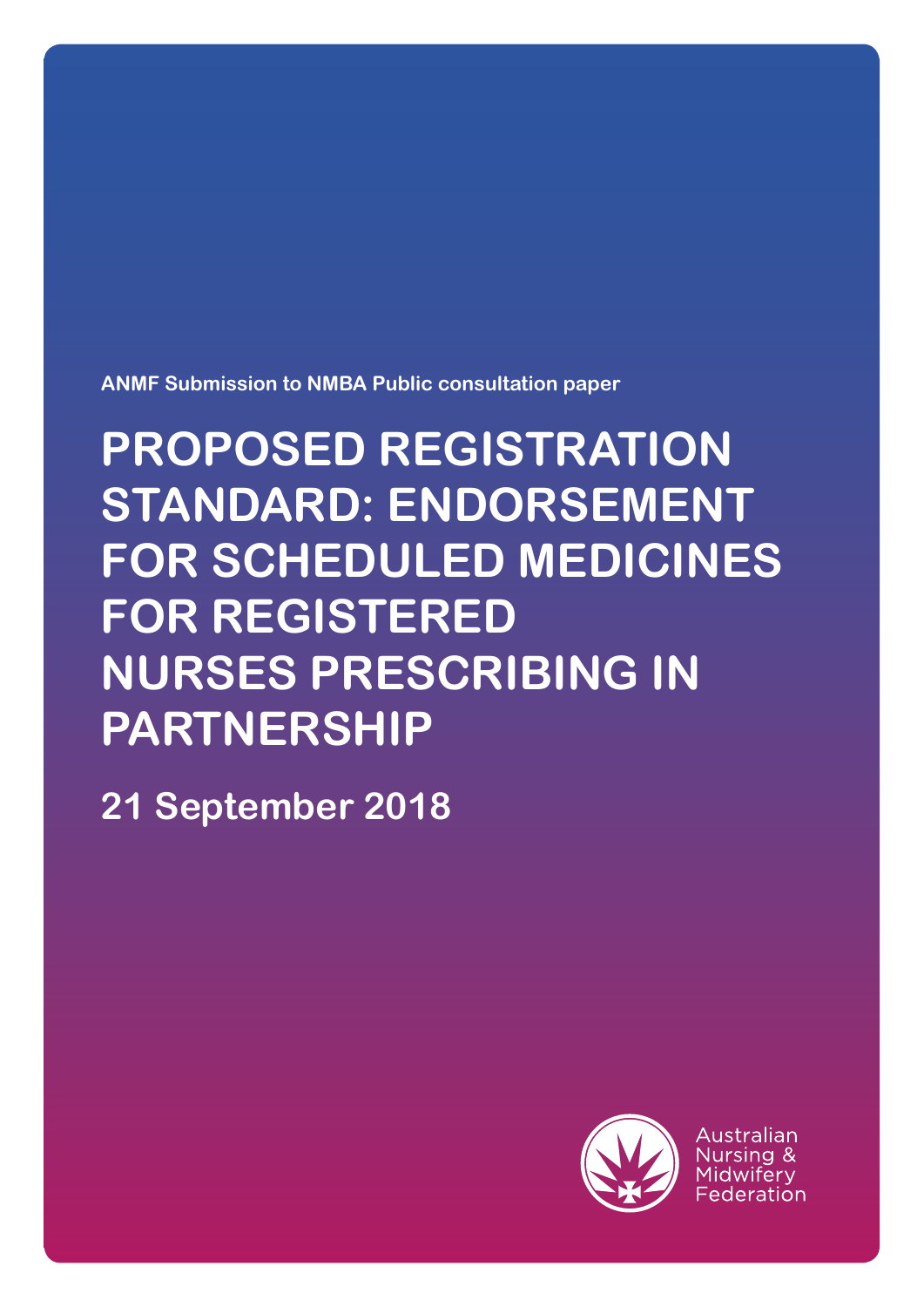

> **Annie Butler Federal Secretary**

**Lori-anne Sharp Assistant Federal Secretary**

**Australian Nursing and Midwifery Federation Level 1, 365 Queen Street, Melbourne VIC 3000 T: 03 9602 8500 F: 03 9602 8567 E: anmffederal@anmf.org.au W: www.anmf.org.au**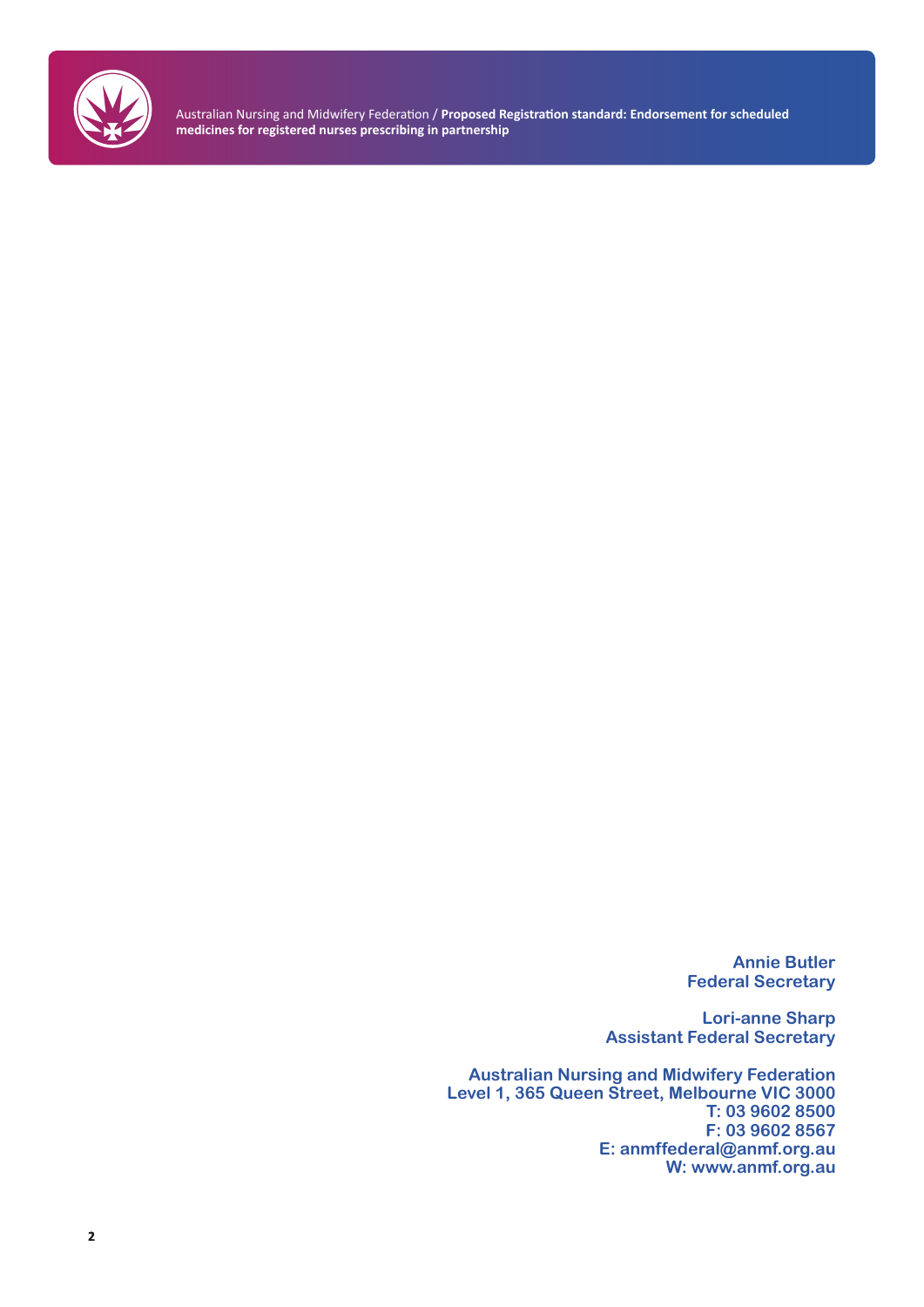

# **INTRODUCTION**

The Australian Nursing and Midwifery Federation (ANMF) is Australia's largest national union and professional nursing and midwifery organisation. In collaboration with the ANMF's eight state and territory branches, we represent the professional, industrial and political interests of more than 275,000 nurses, midwives and carers across the country.

Our members work in the public and private health, aged care and disability sectors across a wide variety of urban, rural and remote locations. We work with them to improve their ability to deliver safe and best practice care in each and every one of these settings, fulfil their professional goals and achieve a healthy work/life balance.

Our strong and growing membership and integrated role as both a trade union and professional organisation provide us with a complete understanding of all aspects of the nursing and midwifery professions and see us uniquely placed to defend and advance our professions.

Through our work with members we aim to strengthen the contribution of nursing and midwifery to improving Australia's health and aged care systems, and the health of our national and global communities.

The Federation welcomes the opportunity to provide a response to the Nursing and Midwifery Board of Australia (NMBA) - Public consultation paper *Proposed Registration standard: Endorsement for scheduled medicines for registered nurses prescribing in partnership*. For decades, registered nurses and midwives have engaged in structured prescribing through the use of nurse/midwife-initiated medicines, standing orders and protocols. Current Bachelor of Nursing, Bachelor of Midwifery and Postgraduate Diploma of Midwifery programs provide the underpinning education required to enable registered nurses and midwives to safely administer and prescribe medicines through the use of nurse/midwife initiated medicines, standing orders and protocols.

Nurse practitioners and midwives with scheduled medicines endorsement safely prescribe independently. The existing NMBA endorsement process for independent prescribing by nurse practitioners and midwives is supported. Independent prescribing remains the remit of endorsed nurse practitioners and midwives with scheduled medicines endorsement.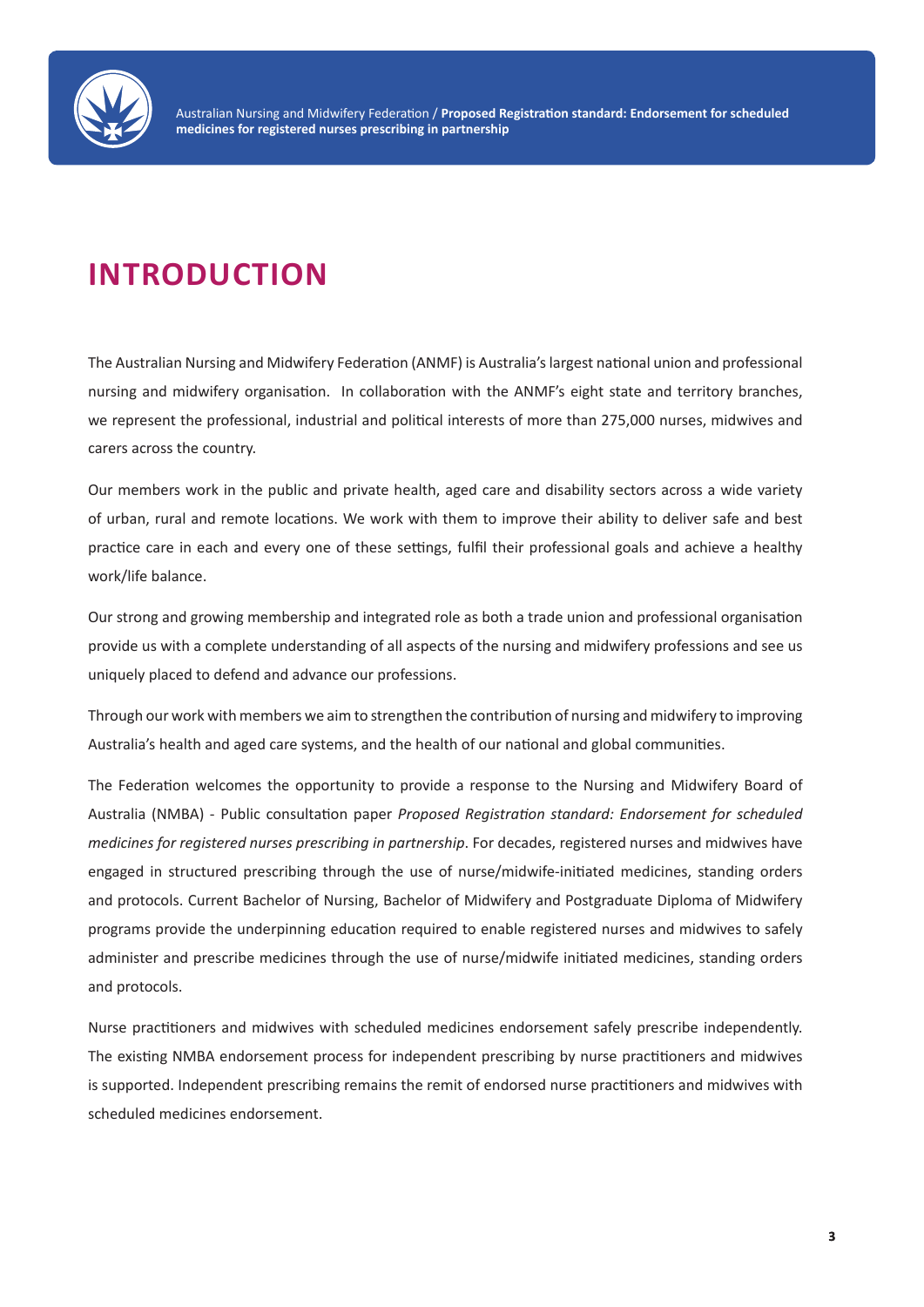

Partnership prescribing for registered nurses is the missing piece for the profession's role in prescribing and is actively supported by the ANMF. This expanded model of partnership prescribing has immense potential to improve timely access to high quality, safe health care and quality use of medicines. The ANMF therefore supports NMBAs option 2: the p*roposal to develop a registration standard for the endorsement for scheduled medicines for registered nurses prescribing in partnership*.

#### **Questions for consideration**

#### **1. Do you agree that suitably qualified and experienced registered nurses should be able to hold an endorsement to prescribe scheduled medicines in partnership with a partner prescriber?**

Yes, it is the view of the ANMF that registered nurses should be permitted to prescribe in partnership with an independent prescriber once they have met Nursing and Midwifery Board of Australia (NMBA) requirements to be endorsed at this level.

# **2. After reading the proposed registration standard and guidelines, in your view, are there any additional elements that should be considered by organisations in establishing governance arrangements for prescribing in partnership?**

Yes. The ANMF supports the importance of health and aged care facilities establishing robust governance arrangements to enable registered nurses to safely and effectively prescribe in partnership, once endorsed. The clinical governance arrangements outlined in the discussion paper and guidelines should be in place. However, in addition, nurse practitioners and registered nurses endorsed to prescribe in partnership should be active participants in clinical governance for prescribing. They should be: active members of medicines advisory committees; and be involved in the development and review of policies for prescribing, processes for risk assessment, and monitoring, review and audit of prescribing practices.

Clinical governance arrangements should involve nurse practitioners and registered nurses to enable safe prescribing by registered nurses rather than creating additional barriers or disincentives. The ANMF is strongly opposed to 'organisational credentialing requirements', as referred to in the consultation paper. An 'organisational credentialing requirement' for registered nurses endorsed to prescribe in partnership adds an entirely unnecessary and unacceptable process. It is, however, acceptable and indeed desirable, for employing organisations to have a clinical privileging process in place to support safe prescribing by all health practitioners authorised to prescribe, either autonomously or in partnership.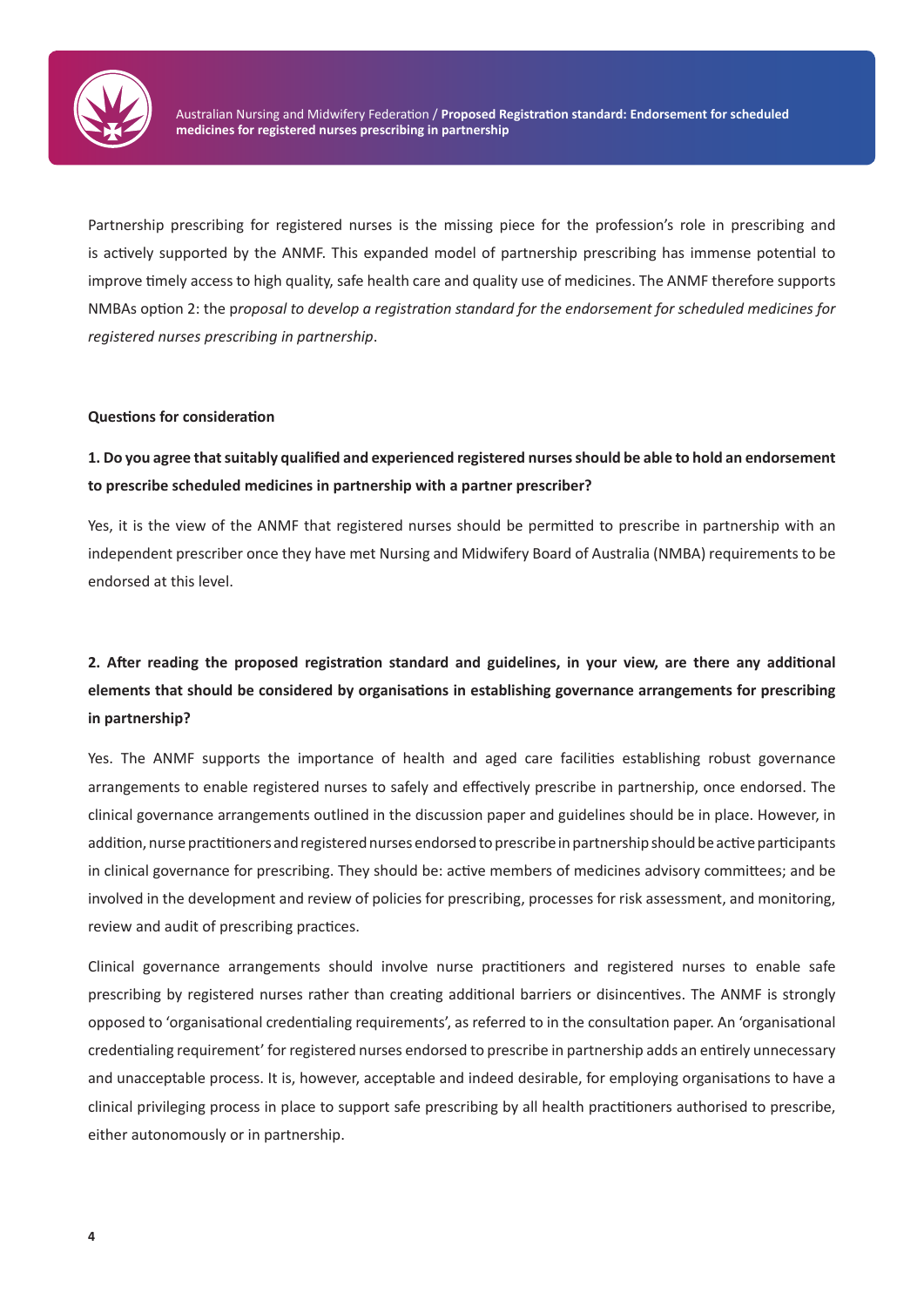

## **3. Two years' full time equivalent post initial registration experience has been proposed as a requirement for applying for endorsement. Do you think this is sufficient? If no, please describe why.**

Yes. The ANMF supports the proposed requirement that registered nurses need a minimum of two years' full time equivalent experience post initial registration before gaining endorsement for scheduled medicines - prescribing in partnership. However, the requirement of 'immediately prior to seeking endorsement' is an unnecessary restriction as there may be legitimate extenuating circumstances which preclude fulfilment of this requirement. The focus of this requirement should be on consolidation of post initial registration experience rather than an arbitrary time frame on application for endorsement.

Please note, the typographical error in relation to the number of required post initial registration clinical experience hours needs to be corrected in the draft registration standard. This figure should be 3,300 not 3,800 hours.

# **4. The NMBA is proposing that the education for registered nurses should be two units of study that addresses the NPS Prescribing Competencies Framework. Do you think this level of additional education would appropriately prepare an RN to prescribe in partnership?**

Yes. The accreditation standards for programs of study leading to registered nurse endorsement for scheduled medicines – prescribing in partnership should be developed by the Australian Nursing and Midwifery Accreditation Council (ANMAC). The ANMF supports the proposal that the approved program should include two units of study that address the NPS Prescribing Competencies Framework. These units of study should include clinical experience to enable students to demonstrate competence for prescribing practice. It is important the approved program of study be at the Australian Qualifications Framework (AQF) level 8 and that it be delivered by a higher education provider.

The ANMF also contends the accreditation standards should enable an education provider to embed the approved program of study leading to registered nurse endorsement to prescribe in partnership, within a postgraduate program. This could be for a particular context of practice, such as a postgraduate diploma in clinical practice, primary health care, emergency nursing, critical care or mental health nursing.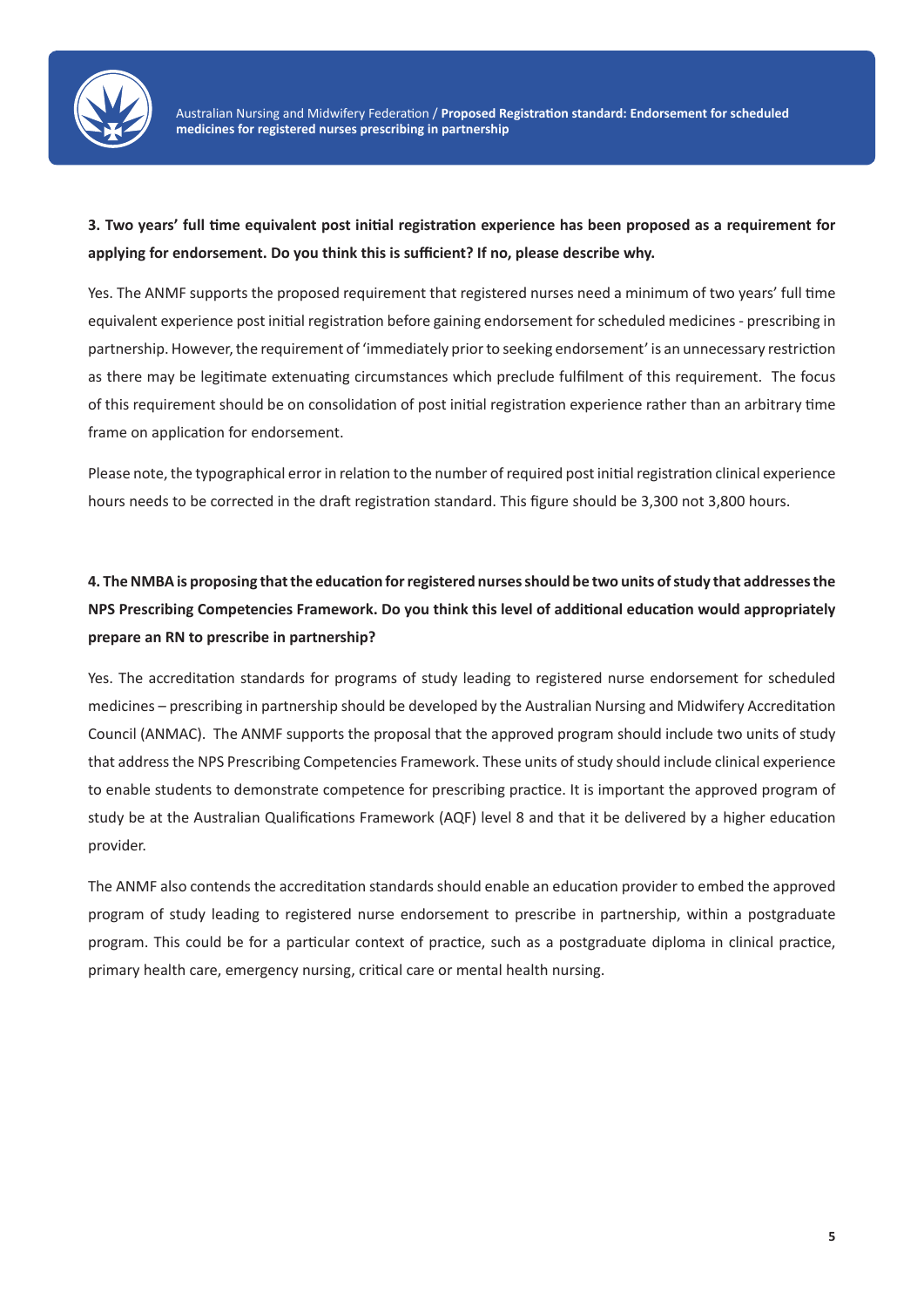

#### **5. a) Should a period of supervised practice be required for the endorsement?**

## **b) If a period of supervised practice was required for the endorsement, would a minimum of three months full time equivalent supervised practice be sufficient?**

No, a period of supervised practice should not be required for the endorsement. This requirement would create an additional, confusing and costly barrier, further delaying the ability of the registered nurse to practice to their full scope, for no apparent benefit.

The requirements should be clear and simple, for both the registered nurse and their partner prescriber.

Clinical experience for prescribing should be incorporated into the ANMAC accredited and NMBA approved program of study leading to registered nurse endorsement for scheduled medicines - prescribing in partnership. When the program of study has been completed, there should be no additional requirements for supervised practice once endorsed. The program of study leading to endorsement should be of such rigor as to enable assessment of competence.

Following successful completion of the program of study and endorsement, it is reasonable to expect that there will be a transition period, not dissimilar to other learners expanding their scope of practice, where the endorsed registered nurse and partner prescriber may need to work closely in relation to prescribing. However, this period should not be linked to endorsement or considered 'supervised practice'. Such a requirement would add a highly restrictive, unnecessary barrier that could potentially prevent registered nurses gaining this endorsement, especially those practicing in rural and remote areas. The transition period immediately following endorsement should be included by organisation's in their governance arrangements for prescribing in partnership.

Further, the NMBA currently uses the term 'supervised practice' to define the process used to re-enter practice. This would not be the purpose of the proposed 'supervised practice' for registered nurses endorsed for scheduled medicines – prescribing in partnership. Using the same term to define a different process would be confusing and unhelpful.

# **6. Is the content and structure of the proposed Registration standard: Endorsement for scheduled medicines for registered nurses prescribing in partnership (at Attachment 1) helpful, clear and relevant?**

The proposed registration standard is relevant. The order of the content for the following question, however, '*How can I qualify for endorsement?*' is confusing. The requirements need to be clearly identified in the content. The ANMF suggests the following re-wording: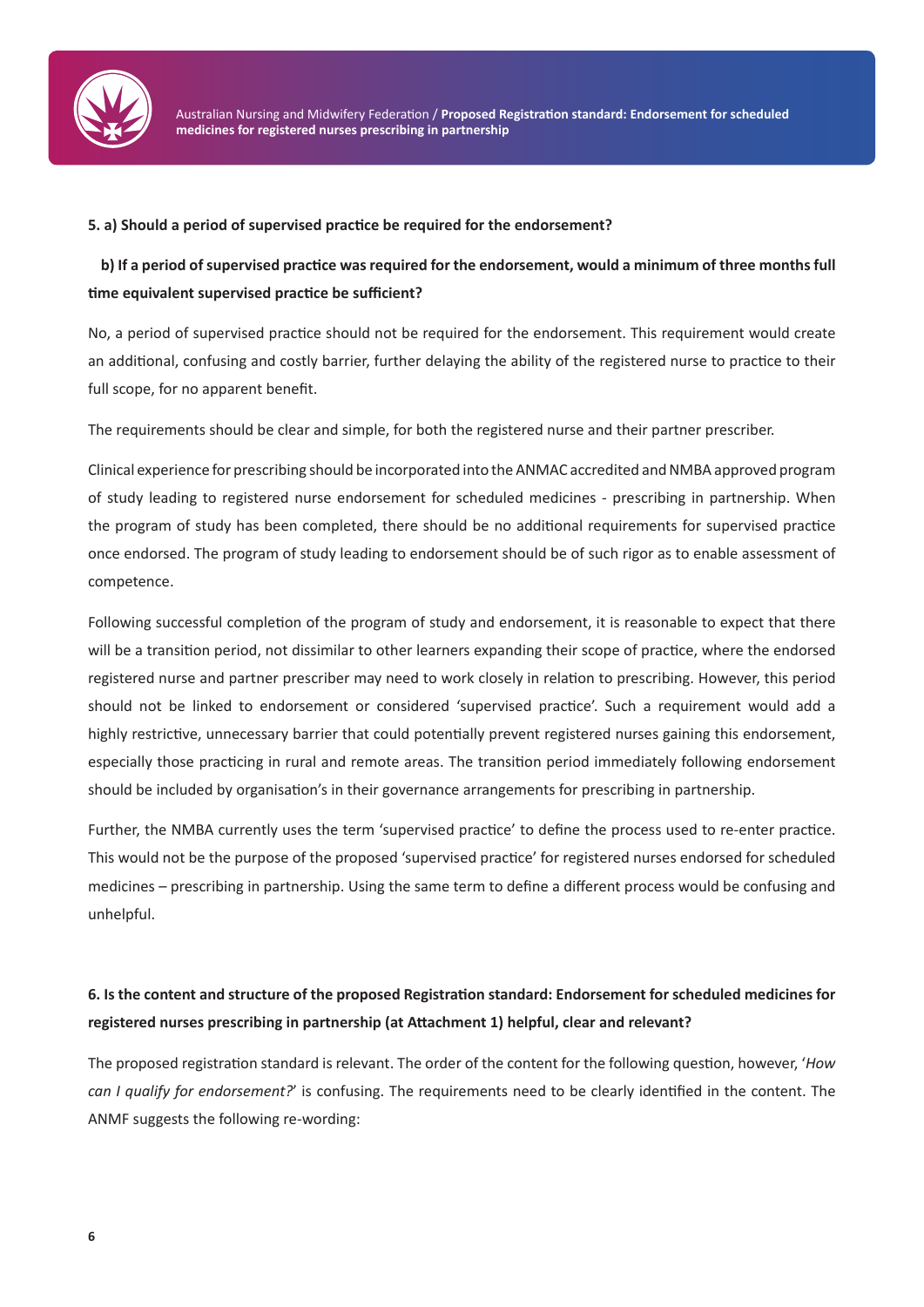

#### *What are the requirements for endorsement?*

*You can qualify for endorsement by achieving the following:* 

*1. Current general registration as a registered nurse in Australia with no conditions or undertakings relating to unsatisfactory professional performance or unprofessional conduct.* 

*2. The completion of the equivalent of two years' full-time post initial registration clinical experience (3,300 hours), prior to the date the completed application seeking endorsement as a registered nurse prescriber in partnership, is received by the NMBA.* 

*3. Successful completion of either one of the following pathways:* 

- *• an NMBA-approved program of study leading to endorsement as a registered nurse prescribing in partnership, or*
- *• a program of study that is substantially equivalent to an NMBA approved program of study leading to endorsement as a registered nurse prescribing in partnership.*

Please note, the typographical error in relation to the number of required post initial registration clinical experience hours needs to be corrected in the draft registration standard. This figure should be 3,300 not 3,800 hours.

#### **7. Is the structure and content of the proposed Guidelines for registered nurses applying for endorsement for scheduled medicines - prescribing in partnership (Attachment 2) helpful, clear and relevant?**

The guidelines provide further information that clearly outlines the requirements of the proposed endorsement. In regards to supervised practice, the ANMF does not support this requirement or the use of this term (see response to question 5 above). Clinical experience for prescribing should be incorporated into the ANMAC accredited and NMBA approved program of study leading to registered nurse endorsement for scheduled medicines - prescribing in partnership.

#### **8. Do you have any additional comments on the proposed registration standard or guidelines?**

#### **Registration standard: Endorsement for scheduled medicines for nurses (rural and isolated practice)**

Registered nurses with an endorsement for scheduled medicines (rural and isolated practice), commonly referred to as 'RIPERN', who have completed an ANMAC accredited and NMBA approved program of study to enable them to supply medicines under protocol, should not be disadvantaged with the introduction of the registration standard scheduled medicines - prescribing in partnership.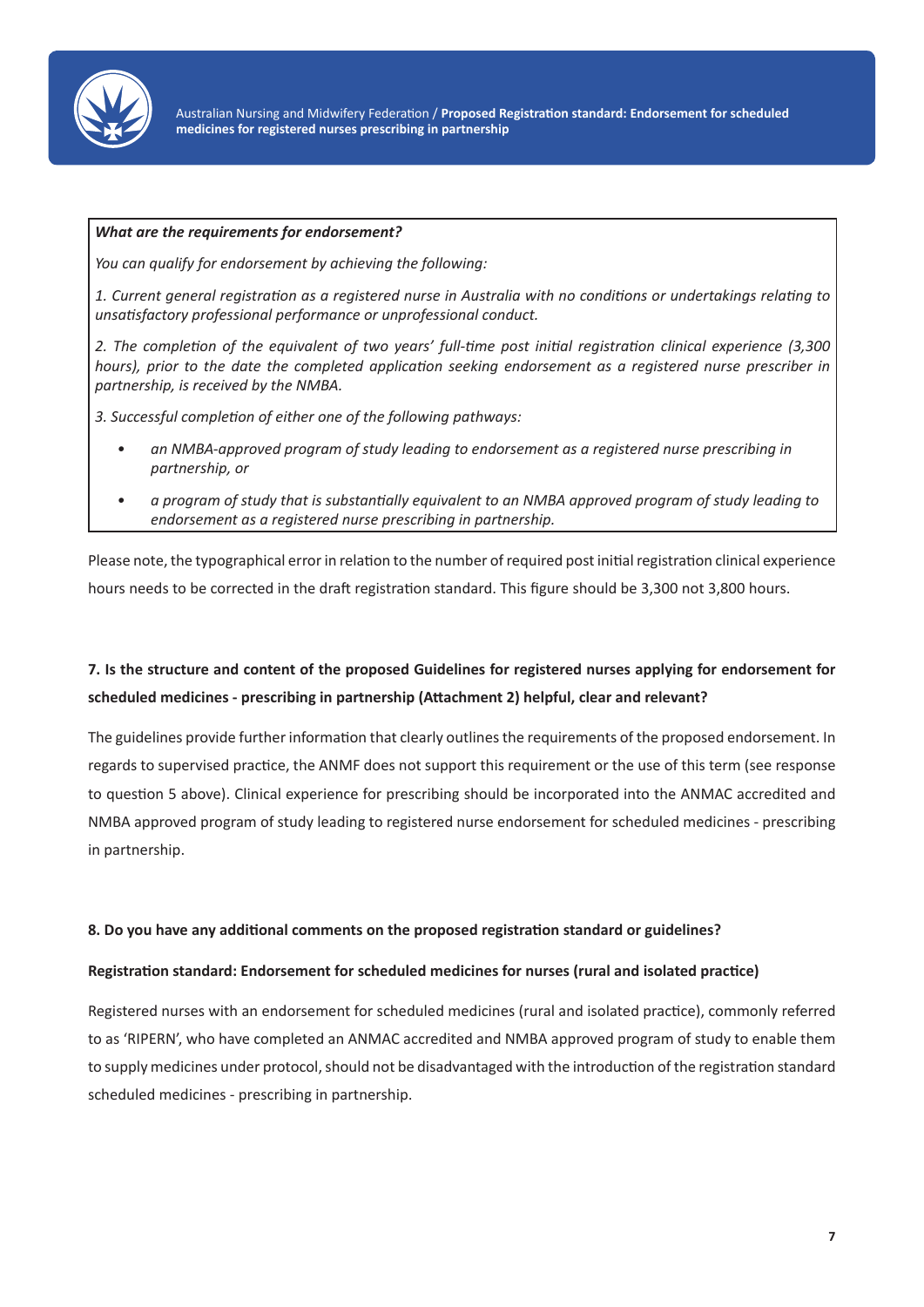

There are currently 1,1321<sup>i</sup> registered nurses across the country with scheduled medicines endorsement for rural and isolated practice, allowing them to supply under protocol. There are 829 with this endorsement in Queensland and 179 in Victoria<sup>ii</sup>. These registered nurses have invested a significant amount of time and money into completing the additional program of study required to gain NMBA endorsement to supply scheduled medicines under protocol. In addition, they have paid the NMBA for this endorsement. In Victoria, this endorsement is also linked to financial remuneration.

It is fair and reasonable that these registered nurses should have their endorsement recognised for the life of their registration. They should not be disadvantaged by this policy reform. In addition, they should be provided with the opportunity to convert to endorsement as a partnership prescriber, following completion of an ANMAC accredited and NMBA approved bridging program, at no cost or disadvantage.

It is also essential that those registered nurses who choose to remain a rural and isolated practice endorsed registered nurse (RIPERN) should be under no obligation to move to the endorsement for scheduled medicines prescribing in partnership.

The ANMF is concerned that accessibility to health care for people in rural and remote areas could be impacted by the introduction of this new endorsement, particularly in Queensland and Victoria. It is essential these registered nurses retain this endorsement for the life of their registration, to ensure there is no gap in service provision to their communities during transition.

The NMBA needs to ascertain from state and territory health departments that consultation has occurred with key stakeholders, including the ANMF, and a documented plan for prescribing has been published. This will provide clarity and assurance to the public, and nursing and midwifery registrants, that health service provision will not be adversely impacted throughout the transition period. This plan must include: required changes to state and territory drugs and poisons regulations to reflect changes to prescribing; and a timeline for the implementation of the new registration standard, including education requirements.